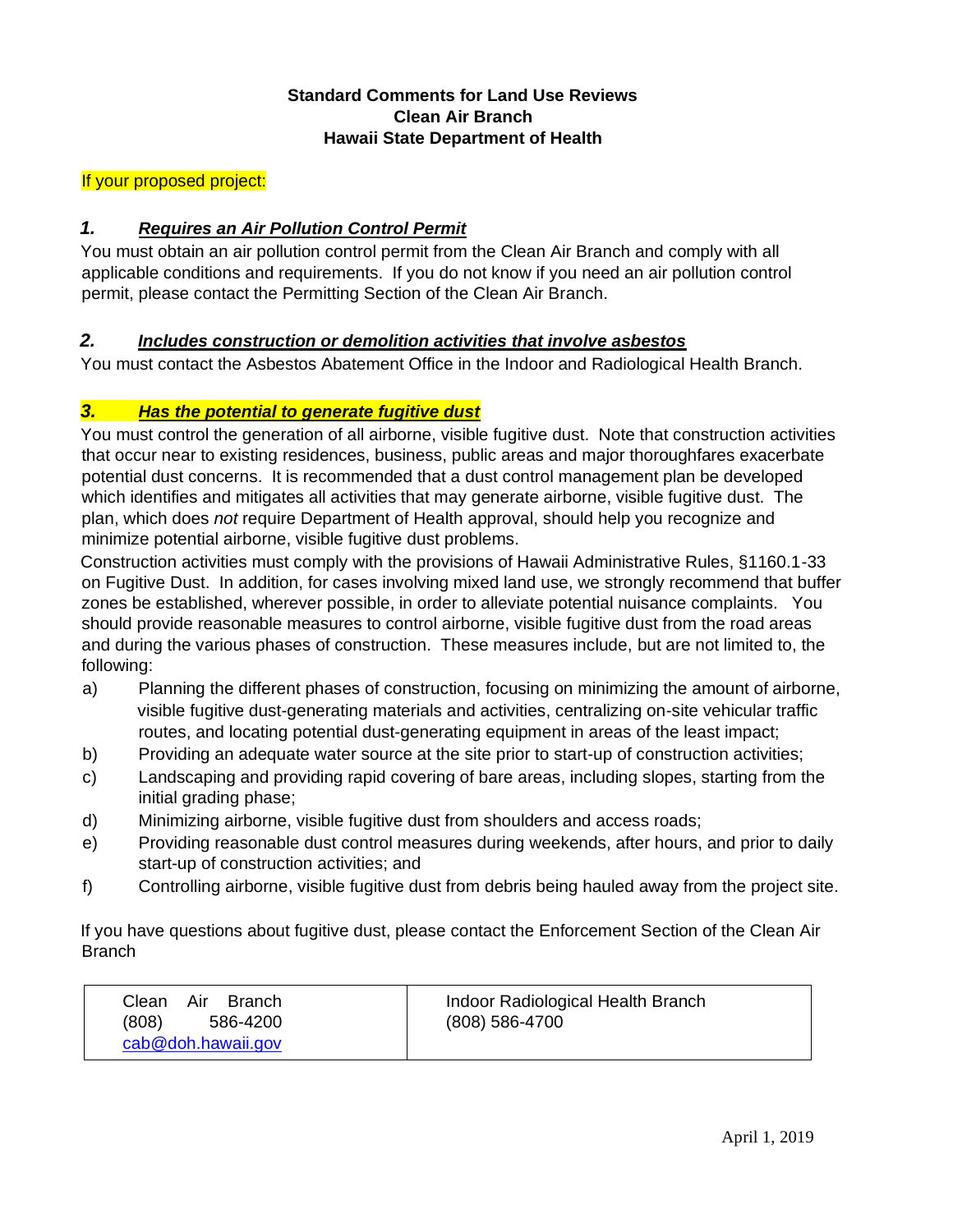# **Fugitive Dust Fact Sheet**

**Prepared by the Department of Health, Clean Air Branch (CAB), Revised April 2019** 

**Hawaii Administrative-Rules, Section 11-60.1-33, Fugitive Dust**-states, in part:

**11-60.1-33(a): No person shall cause or permit visible fugitive dust to become airborne without taking reasonable precautions.** 

**11-60.1-33(b): ...no person shall cause or permit the discharge of visible fugitive dust beyond the property lot line on which the fugitive dust originates.** 

#### *Examples of Reasonable Precautions*

The following six (6) categories list related examples of reasonable precautions. The examples are **NOT REQUIREMENTS** and are solely intended to aid in complying with the fugitive dust rules. The examples below are common precautions used for various activities that may generate visible fugitive dust and are not meant to be exclusive nor comprehensive.

#### *1. General Measures*

- Design, develop and implement a dust control plan.
- Use water or suitable chemical compounds in the demolition of existing structures, construction operations, and grading or clearing of land.
- Apply water, dust suppressants, or suitable compounds on roads and material stockpiles.
- Pave ingress and egress points to the site.
- Establish and monitor speed limits for onsite vehicles.
- Cover all moving, open-bodied trucks transporting dusty materials.
- Install and use enclosures, screens, hoods, vacuums, and filters to control the handling, sanding or finishing of dusty materials.
- Use trash chutes to direct waste downwards to the ground from upper levels
- Clean up material spills as soon as possible.
- Promptly remove soil or other "carry out" materials from roads adjacent to the site.
- Install dust screens or wind barriers around construction site.
- Where practical, provide a buffer zone between fugitive dust activities and residential areas.

# *2. Agricultural Activities*

- Keep fallow land to a minimum.
- Use cover crops to minimize exposed soil.
- Limit vehicular speed during plowing activities and while traveling onsite.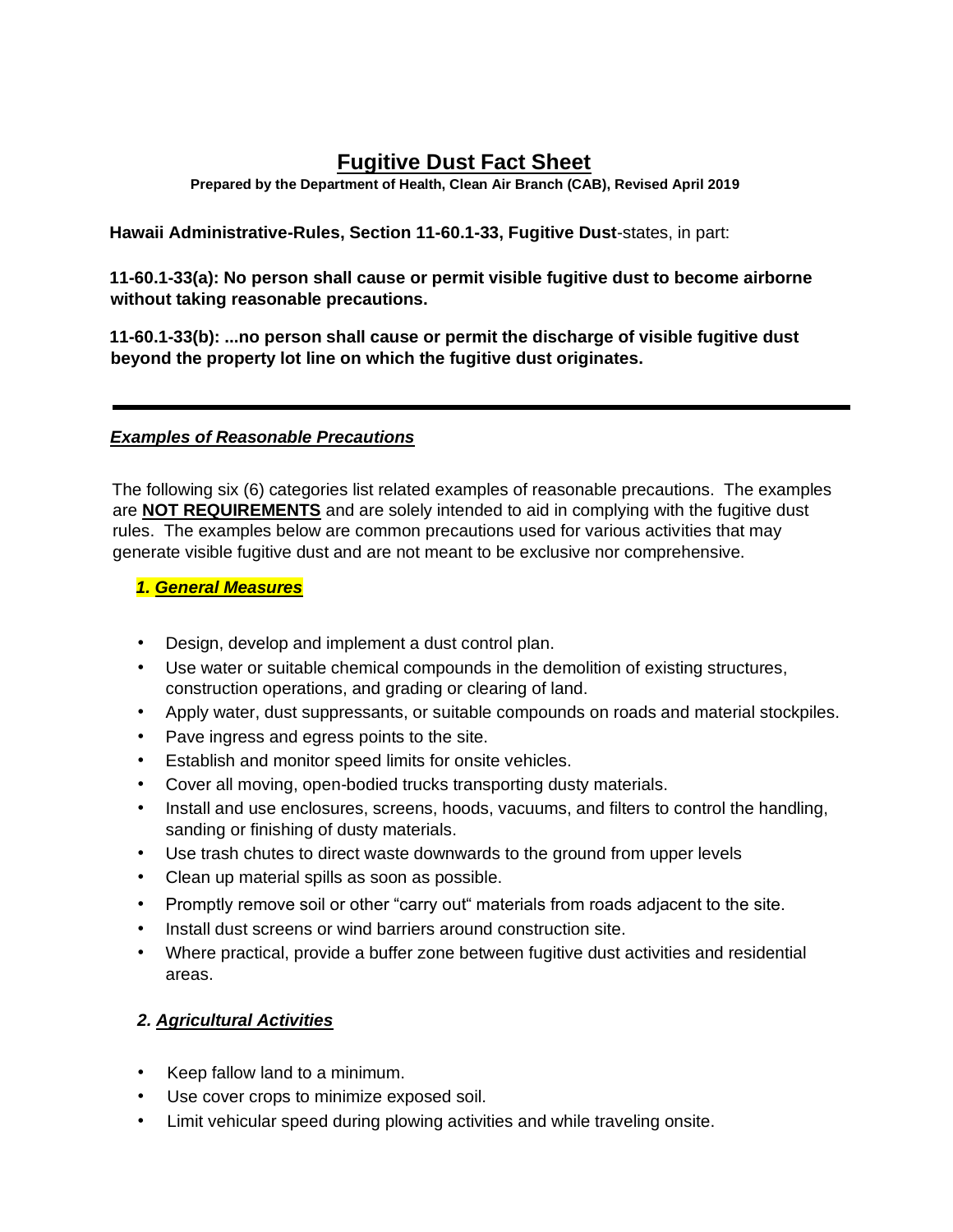#### *3. Earth-moving Activities*

- Pre-apply and re-apply water as necessary to maintain soils in a damp condition.
- Limit the amount of exposed areas through planning and timing of project phases.
- Cover temporarily exposed areas with mulch.

#### *4. Crushing and Screening Activities*

- Pre-wet material.
- Monitor crusher's visible dust emissions.
- Apply water to crushed material.
- Apply water at material transfer points.
- Stabilize material immediately after screening.
- Drop material through the screen slowly and minimize drop height.
- Install wind barrier upwind of screen.

# *5. Stockpiles*

- Stabilize stockpile materials.
- Keep stockpiles wet or damp as needed
- Cover stockpile when not in use. Use mulch or synthetic cover based on usage of stockpile.
- Keep drop or pile height as low as possible.
- Install wind barriers
- Add or remove material from downwind portion of stockpile
- Maintain storage piles to avoid steep sides or faces.

# *6. Trucking*

- Provide water while loading and unloading to prevent fugitive dust.
- Maintain at least six inches of freeboard on haul vehicles. Level the height of load.
- Limit vehicular speed while traveling onsite.
- Cover your load while travelling.
- Install a gravel pad and grizzly at exit.
- Reduce carry out with a tire wash or spray system.

The CAB does not require specific precautions. Which precaution(s) to implement is/are the responsibility of the owner, project manager or operator of the site. Reasonable precautions to control fugitive dust are determined on a case-by-case basis. The site topography and surroundings, soil conditions, meteorological conditions, site activities, site equipment, and types of material processed must be considered. The use of any or all of the example measures does not automatically mean compliance with the fugitive dust requirements.

The owner, project manager or operator should assess the project activities and conditions daily and make adjustments so that reasonable precautions are taken to prevent fugitive dust from becoming airborne and crossing the property line. Generally, dry and windy conditions will require more control measures than rainy and calm periods.